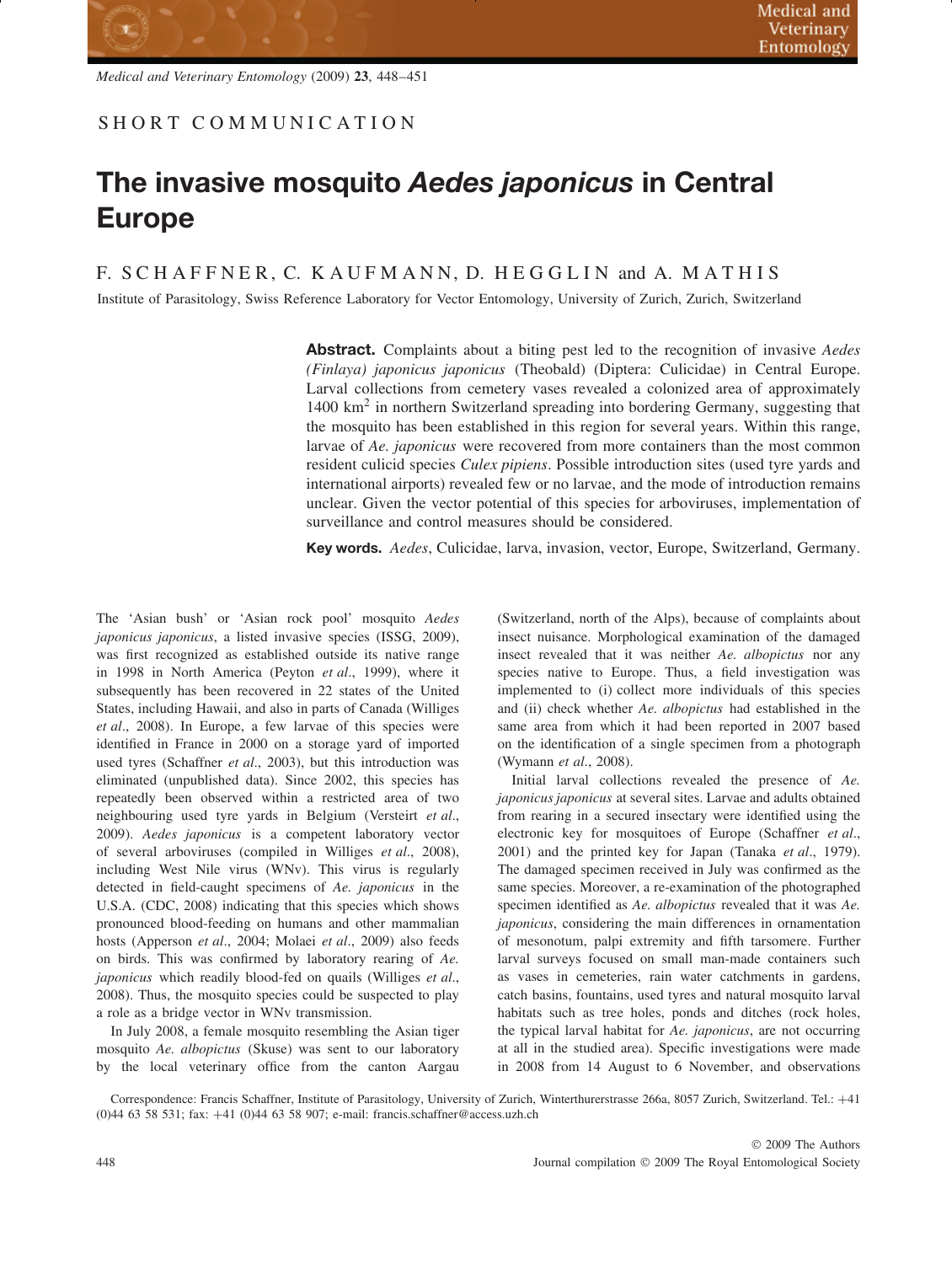

made in July were included in the data set. Inclusion criteria of municipalities surveyed were existence and accessibility of cemeteries. The surveyed area was gradually extended from positive sites in all directions until a halo of negative sites surrounding the distribution area (positive sites) was determined. Sites were defined as negative if there was at least one habitat containing mosquito larvae of other species or five sites without such larvae. Some specific sites were checked because of their possible role as introduction points (used tyre storage and international airport).

A total of 3548 potential aquatic habitats was checked in municipalities of Switzerland  $(n = 111)$ , bordering Germany  $(n = 9)$  and France  $(n = 3)$ , of which 623 (17.6%) were positive for mosquito immature stages. *Aedes japonicus* was detected in 160 containers, mainly in vases (73.8%), fountains (7.5%), tyres (6.3%), catch basins (4.4%) and rain water casks (3.1%) in Switzerland (38 municipalities) and in two municipalities in Germany located across the Rhine river (Fig. 1). The colonized area covers approximately  $1400 \text{ km}^2$ . In addition, larvae of nine mosquito species previously known from this area were identified during the survey: *Culex pipiens pipiens* L. and *Cx. hortensis hortensis* Ficalbi (503 sites with one or both species), *Anopheles plumbeus* Stephens (38 sites), *Ae. geniculatus* (Olivier) (9 sites), *An. maculipennis* Meigen *s.l.* (6 sites), *Cx. torrentium* Martini (3 sites), *Culiseta annulata* (Schrank) (3 sites), *Cs. longiareolata* (Macquart) (3 sites) and *Cx. territans* Walker (2 sites). All species were found in artificial vessels and a few in



tree holes (*Ae. geniculatus*, *An. plumbeus* and *Cx. pipiens*), in a stream (*An. maculipennis s.l*.) and in an oxbow lake (*Cx. territans*).

Vases in cemeteries appeared to be particularly useful for assessing the presence of *Ae. japonicus*. Most of the surveyed cemeteries (116/134, 87%) provided three or more watercontaining vases. In 31 out of 34 of the cemeteries, *Ae. japonicus* was detected in such vases, in only three cases was the species exclusively found in other containers. As vases were systematically checked, we calculated a vase index (percentage of positive vases) for each of the four species occurring therein and for each cemetery (Table 1). The overall mean vase index of the classic container-breeding species *Cx. pipiens* was the highest (10.0%). However, at sites where *Ae. japonicus* was present, this species occurred more frequently than the other three species whose corresponding index values were significantly lower as revealed by a Friedman test  $(P < 0.01)$  and a post-hoc test according to Conover (1980) ( $P < 0.05$ ). Nevertheless, there is no statistical evidence (Mann–Whitney  $U$ -test,  $P > 0.05$ ) for competition on a population level between *Cx. pipiens* and *Ae. japonicus* as the index values of *Cx. pipiens* are similar at sites with or without *Ae. japonicus*.

Our study confirms that monitoring artificial containerbreeding mosquitoes in cemeteries is a suitable approach as they provide numerous habitats for larvae and also adults and are easily accessible for investigators (Vezzani, 2007). The study also demonstrates that vases which can efficiently

Journal compilation © 2009 The Royal Entomological Society, *Medical and Veterinary Entomology*, **23**, 448–451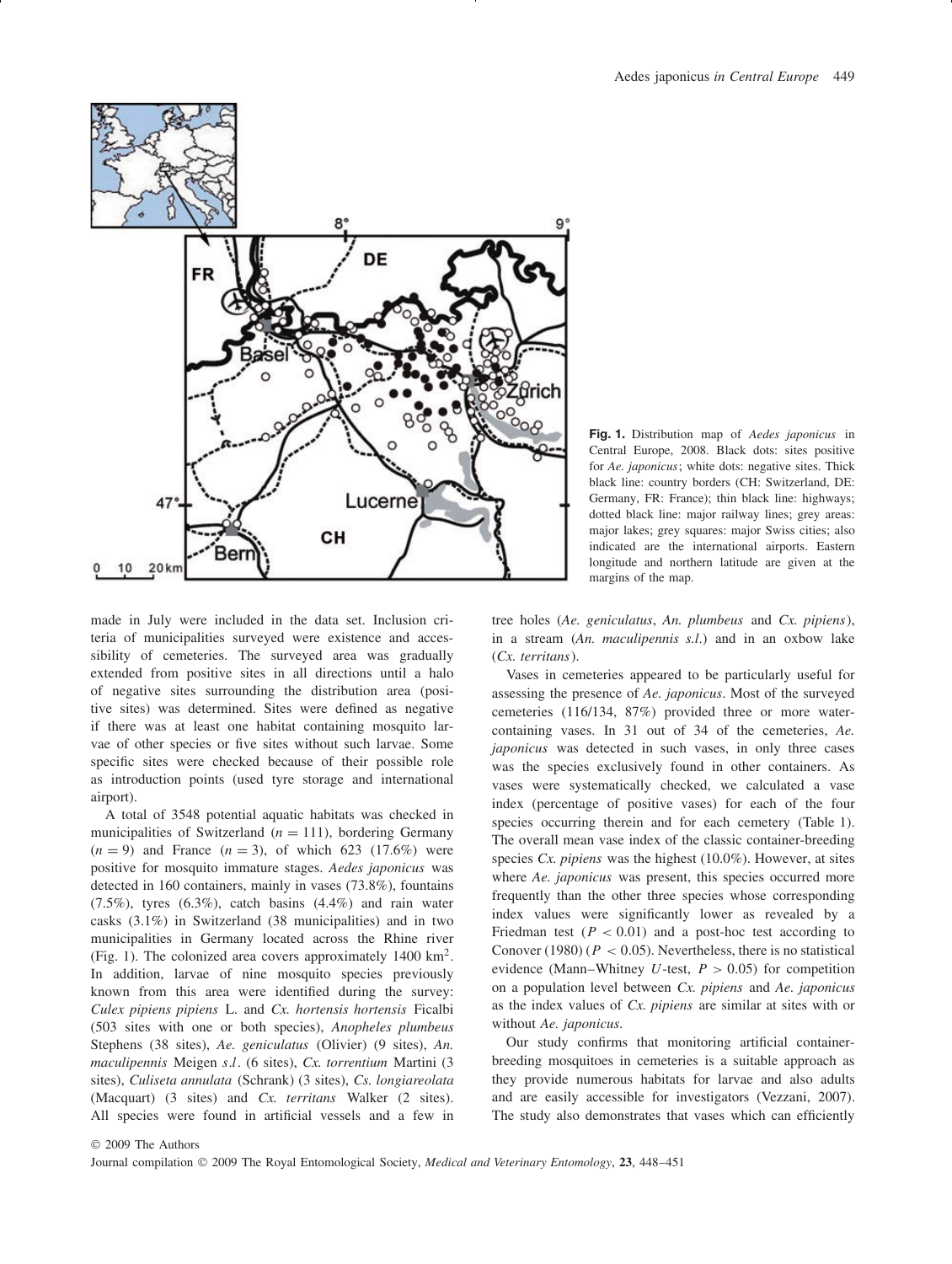Table 1. Occurrence of mosquitoes in vases on cemeteries.

|  | Vases no. | All mosquitoes |      | Ae. japonicus |      | $Cx.$ pipiens |                                                                                                                                                                                   | An. plumbeus |        | Ae. geniculatus |        |
|--|-----------|----------------|------|---------------|------|---------------|-----------------------------------------------------------------------------------------------------------------------------------------------------------------------------------|--------------|--------|-----------------|--------|
|  |           |                |      |               |      |               | investigated No. pos. Mean index <sup>†</sup> No. pos. Mean index <sup>†</sup> No. pos. Mean index <sup>†</sup> No. pos. Mean index <sup>†</sup> No. pos. Mean index <sup>†</sup> |              |        |                 |        |
|  | A 833     | 193            | 29.1 | 118           | 21.4 | 96            | $11.8*$                                                                                                                                                                           |              | $0.6*$ |                 | $0.1*$ |
|  | B 2186    | 244            | 10.0 | 0             | 0.0  | 231           | 9.4                                                                                                                                                                               | 13           | 0.5    |                 | 0.1    |
|  | $C$ 3019  | 437            | 15.0 | 118           | 5.6  | 327           | 10.0                                                                                                                                                                              | 20           | 0.5    |                 | 0.1    |

∗Significantly lower index values compared with index values for *Ae. japonicus* (Friedman-test: *P <* 0.01; post-hoc test (Conover, 1980): *P <* 0*.*05). †Percentage of positive vases.

pos., mosquitoes present; A, *Ae. japonicus* present (*n* = 33 cemeteries); B, *Ae. japonicus* absent (*n* = 93); C, All vases from whole studied area  $(n = 126)$ .

be checked are reliable indicators for the presence of *Ae. japonicus*, and hence the vase index seems suitable for early detection and monitoring of this species.

During the summer of 2008, four persons living in the study region had complained about nuisance mosquitoes and sent specimens to our laboratory, of which three were *Ae. japonicus*. In order to estimate the end of adult activity, we placed oviposition surfaces (pieces of polystyrene,  $5 \times 5$  cm) in larval containers at three sites and checked them weekly. Eggs of *Ae. japonicus* were last laid during weeks 42/43, October 2008, as determined by the identification of hatched larvae.

No obvious source of introduction of *Ae. japonicus* could be identified. One used tyre yard was found with this species, but it was located at the border of the colonized area, had only a few larvae and no imported used tyres. All cemeteries  $(n = 5)$ in the vicinity of the international airport of Zurich, also located at the border of the distribution area, were negative.

The sequences of part (approximately 400 bp) of the mitochondrial NADH dehydrogenase subunit four gene of single mosquitoes from four peripheral locations of the distribution area were determined (Fonseca *et al*., 2001). Two of the sequences were identical to haplotype 1 (GenBank acc. nr. AF305879), whereas the other two differed at single polymorphic sites. Four corresponding sequences of individual *Ae. japonicus* collected in Belgium differed by one to three nucleotides from these Swiss sequences.

In conclusion, it can be stated that (i) *Ae. japonicus* has been introduced into Switzerland and has spread over an area of approx. 1400 km2, including bordering Germany (Baden-Württemberg); (ii) the earlier identification of Ae. albopictus in Switzerland north of the Alps was erroneous, and there is no evidence that this species is present in that area; (iii) *Ae. japonicus* were more frequent in vases than the most common European species *Cx. pipiens*; and (iv) *Ae. japonicus* occurs in urbanized environments in man-made sites. This is the first finding of proliferation and spread of an invasive mosquito in Central Europe. Considering the size of the colonized area, it can be assumed that this species has been present for at least several years. Further studies should monitor its spread, bionomic and potential for vectoring native and exotic pathogens.

## **Acknowledgements**

We thank Hans-Peter Mueller and Peter Deplazes for their help in collecting mosquito samples in the field and Ruth Hochstrasser for facilitating field work at some places.

## **References**

- Apperson, C.S., Hassan, H.K., Harrison, B.A. *et al*. (2004) Host feeding patterns of established and potential mosquito vectors of West Nile virus in the Eastern United States. *Vector-Borne and Zoonotic Diseases*, **4**, 71–82.
- CDC (Centers for Disease Control and Prevention) (2008) *Mosquito Species Producing WNV Positives by Year* [WWW document]. URL http://www.cdc.gov/ncidod/dvbid/westnile/mosquitospecies.htm [accessed on 3 September 2009].
- Conover, W.J. (1980) *Practical Nonparametric Statistics*, 2nd edn, pp. 493. Wiley, New York, NY.
- Fonseca, D.M., Campbell, S., Crans, W.J. *et al*. (2001) *Aedes (Finlaya) japonicus* (Diptera: Culicidae), a newly recognized mosquito in the United States: analyses of genetic variation in the United States and putative source populations. *Journal of Medical Entomology*, **38**, 135–146.
- ISSG (Invasive Species Specialist Group) (2009) *Global Invasive Species Database* [WWW document]. URL http://www.issg.org/ database/welcome/ [accessed on 3 September 2009].
- Molaei, G., Farajollahi, A., Scott, J.J., Gaugler, R. & Andreadis, T.G. (2009) Human bloodfeeding by the recently introduced mosquito, *Aedes japonicus japonicus*, and public health implications. *Journal of the American Mosquito Control Association*, **25**, 210–214.
- Peyton, E.L., Campbell, S.R., Candeletti, T.M., Romanowski, M. & Crans, W.C. (1999) *Aedes (Finlaya) japonicus japonicus* (Theobald), a new introduction into the United States. *Journal of the American Mosquito Control Association*, **15**, 238–241.
- Schaffner, F., Angel, G., Geoffroy, B., Hervy, J.-P., Rhaiem, A. & Brunhes, J. (2001) *The Mosquitoes of Europe*. An identification and training programme. IRD Editions  $\&$  EID Méditerranée, Montpellier.
- Schaffner, F., Chouin, S. & Guilloteau, J. (2003) First record of *Ochlerotatus (Finlaya) japonicus japonicus* (Theobald, 1901) in metropolitan France. *Journal of the American Mosquito Control Association*, **19**, 1–5.
- Tanaka, K., Mizusawa, K. & Saugstad, E.S. (1979) A revision of the adult and larval mosquitoes of Japan (including the Ryukyu Archipelago and the Ogasawara Islands) and Korea (Diptera:

© 2009 The Authors